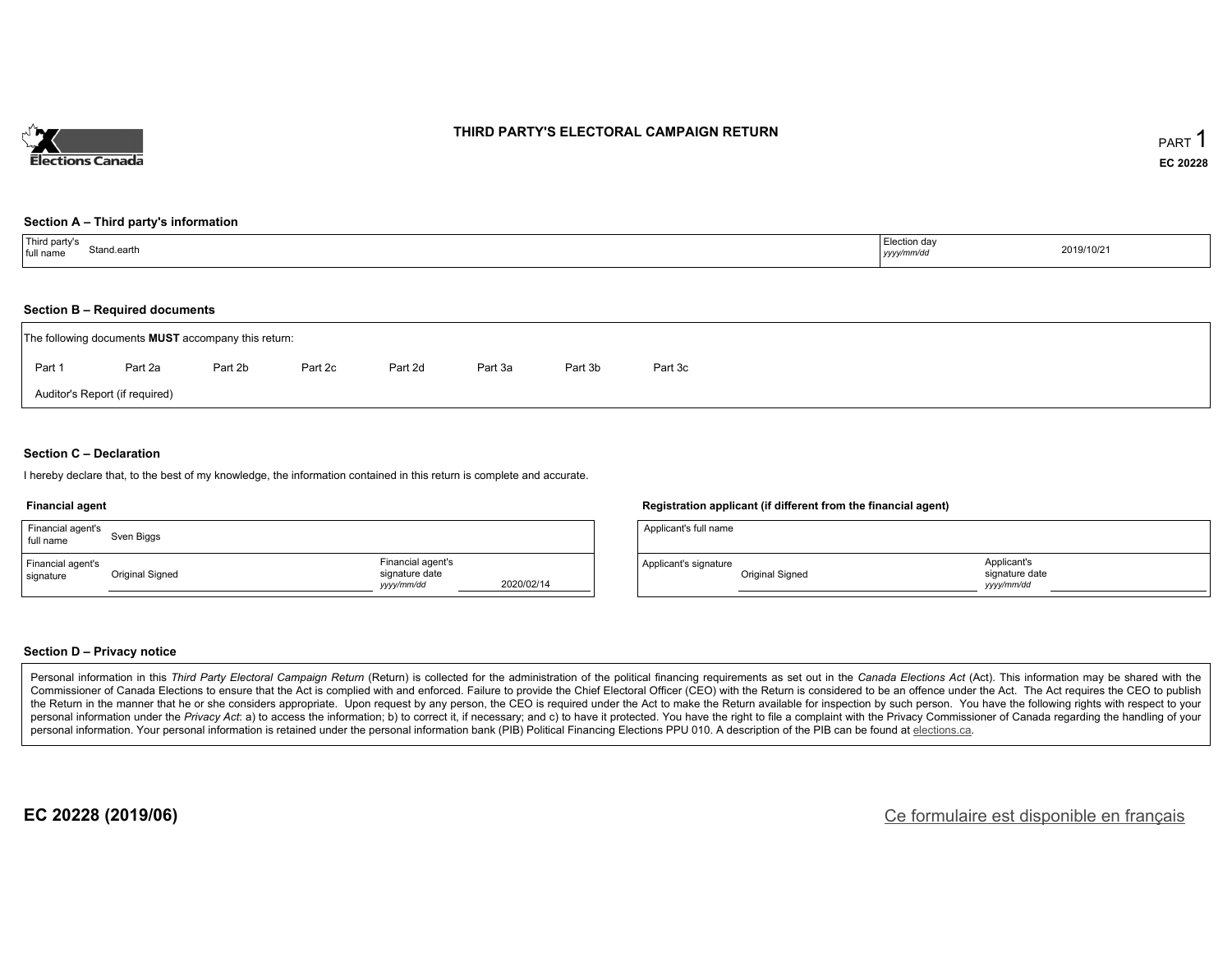

### **THIRD PARTY'S ELECTORAL CAMPAIGN RETURN HIRD PARTY'S ELECTORAL CAMPAIGN RETURN<br>Statement of monetary contributions received PART 2a PART 2a**

**EC 20228**

| No.                                              | Full name          | <b>Street</b><br>no. | <b>Street</b> | Apt. | City      | Prov./<br>Terr. | Postal<br>code | Date<br>received                                                                  | Individual    | <b>Business /</b><br>Commercial<br>organization | Government | <b>Trade union</b> | Corporation<br>without share<br>capital | Unincorporated<br>organization or<br>association |
|--------------------------------------------------|--------------------|----------------------|---------------|------|-----------|-----------------|----------------|-----------------------------------------------------------------------------------|---------------|-------------------------------------------------|------------|--------------------|-----------------------------------------|--------------------------------------------------|
|                                                  |                    |                      |               |      |           |                 |                | yyyy/mm/dd                                                                        | \$            | \$                                              | \$         | \$                 | \$                                      | \$                                               |
|                                                  | Tyler Smith        |                      |               |      | Vancouver | BC              | V5Z1M9         | 2019/09/03                                                                        | 300.00        |                                                 |            |                    |                                         |                                                  |
| $\overline{2}$                                   | Jon-Paul Zacharias |                      |               |      | Victoria  | BC              | V8W2J1         | 2019/07/17                                                                        | 250.00        |                                                 |            |                    |                                         |                                                  |
|                                                  |                    |                      |               |      |           |                 |                |                                                                                   |               |                                                 |            |                    |                                         |                                                  |
|                                                  |                    |                      |               |      |           |                 |                |                                                                                   |               |                                                 |            |                    |                                         |                                                  |
|                                                  |                    |                      |               |      |           |                 |                |                                                                                   |               |                                                 |            |                    |                                         |                                                  |
|                                                  |                    |                      |               |      |           |                 |                |                                                                                   |               |                                                 |            |                    |                                         |                                                  |
|                                                  |                    |                      |               |      |           |                 |                |                                                                                   |               |                                                 |            |                    |                                         |                                                  |
|                                                  |                    |                      |               |      |           |                 |                |                                                                                   |               |                                                 |            |                    |                                         |                                                  |
|                                                  |                    |                      |               |      |           |                 |                |                                                                                   |               |                                                 |            |                    |                                         |                                                  |
|                                                  |                    |                      |               |      |           |                 |                |                                                                                   |               |                                                 |            |                    |                                         |                                                  |
|                                                  |                    |                      |               |      |           |                 |                |                                                                                   |               |                                                 |            |                    |                                         |                                                  |
|                                                  |                    |                      |               |      |           |                 |                |                                                                                   |               |                                                 |            |                    |                                         |                                                  |
|                                                  |                    |                      |               |      |           |                 |                |                                                                                   |               |                                                 |            |                    |                                         |                                                  |
|                                                  |                    |                      |               |      |           |                 |                |                                                                                   |               |                                                 |            |                    |                                         |                                                  |
|                                                  |                    |                      |               |      |           |                 |                | Totals carried forward from previous page \$                                      |               |                                                 |            |                    |                                         |                                                  |
|                                                  |                    |                      |               |      |           |                 |                | Total amount of monetary contributions by contributors who gave over \$200 (A)    | 550.00        |                                                 |            |                    |                                         |                                                  |
|                                                  |                    |                      |               |      |           |                 |                | Number of contributors who gave over \$200                                        | $\mathcal{P}$ |                                                 |            |                    |                                         |                                                  |
|                                                  |                    |                      |               |      |           |                 |                | Total amount of monetary contributions by contributors who gave \$200 or less (B) | 6,705.00      |                                                 |            |                    |                                         |                                                  |
| Number of contributors who gave \$200 or less    |                    |                      |               |      |           |                 |                | 232                                                                               |               |                                                 |            |                    |                                         |                                                  |
| Total amount of all monetary contributions (A+B) |                    |                      |               |      |           |                 |                |                                                                                   | 7,255.00      |                                                 |            |                    |                                         |                                                  |
|                                                  |                    |                      |               |      |           |                 |                | Number of contributors who gave monetary contributions                            | 7,255         |                                                 |            |                    |                                         |                                                  |

|  | <b>Third</b><br>' partv | stand.earth | ı ua<br>yyyy/mm/au | 2019/10/21 | Page | . . |  |
|--|-------------------------|-------------|--------------------|------------|------|-----|--|
|--|-------------------------|-------------|--------------------|------------|------|-----|--|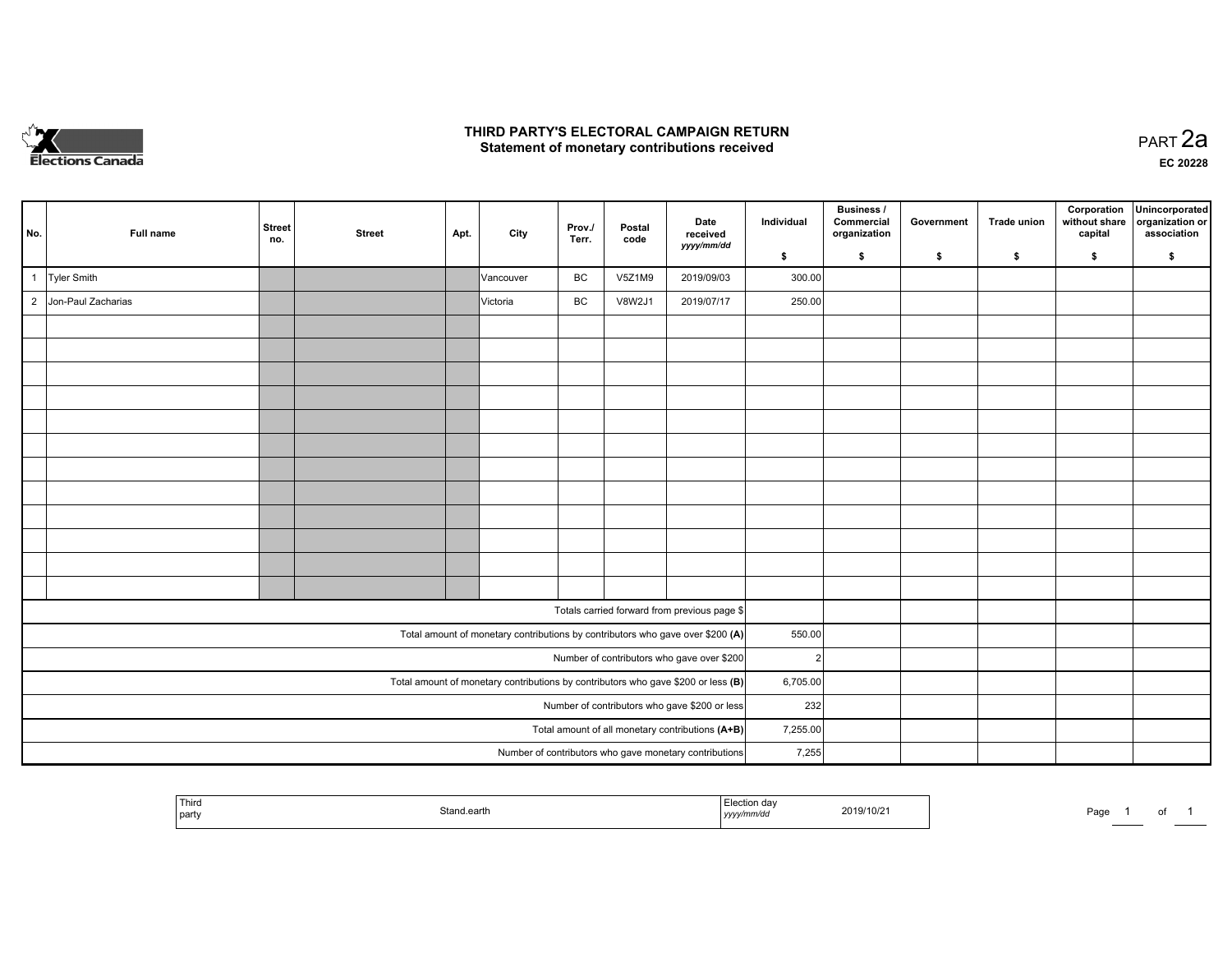

### **THIRD PARTY'S ELECTORAL CAMPAIGN RETURN**  THIRD PARTY'S ELECTORAL CAMPAIGN RETURN<br>Statement of non-monetary contributions received

of 1

|                                                      | No. | Full name | <b>Street</b><br>no. | <b>Street</b> | Apt. | City | Prov.<br>Terr. | Postal<br>code | Date<br>received<br>yyyy/mm/dd                                                          | Individual | <b>Business /</b><br>Commercial<br>organization | Government | Trade union | Corporation<br>without share<br>capital | Unincorporated<br>organization or<br>association |
|------------------------------------------------------|-----|-----------|----------------------|---------------|------|------|----------------|----------------|-----------------------------------------------------------------------------------------|------------|-------------------------------------------------|------------|-------------|-----------------------------------------|--------------------------------------------------|
|                                                      |     |           |                      |               |      |      |                |                |                                                                                         | \$         | \$                                              | \$         | \$          | \$                                      | \$                                               |
|                                                      |     |           |                      |               |      |      |                |                |                                                                                         |            |                                                 |            |             |                                         |                                                  |
|                                                      |     |           |                      |               |      |      |                |                |                                                                                         |            |                                                 |            |             |                                         |                                                  |
|                                                      |     |           |                      |               |      |      |                |                |                                                                                         |            |                                                 |            |             |                                         |                                                  |
|                                                      |     |           |                      |               |      |      |                |                |                                                                                         |            |                                                 |            |             |                                         |                                                  |
|                                                      |     |           |                      |               |      |      |                |                |                                                                                         |            |                                                 |            |             |                                         |                                                  |
|                                                      |     |           |                      |               |      |      |                |                |                                                                                         |            |                                                 |            |             |                                         |                                                  |
|                                                      |     |           |                      |               |      |      |                |                |                                                                                         |            |                                                 |            |             |                                         |                                                  |
|                                                      |     |           |                      |               |      |      |                |                |                                                                                         |            |                                                 |            |             |                                         |                                                  |
|                                                      |     |           |                      |               |      |      |                |                |                                                                                         |            |                                                 |            |             |                                         |                                                  |
|                                                      |     |           |                      |               |      |      |                |                |                                                                                         |            |                                                 |            |             |                                         |                                                  |
|                                                      |     |           |                      |               |      |      |                |                |                                                                                         |            |                                                 |            |             |                                         |                                                  |
|                                                      |     |           |                      |               |      |      |                |                |                                                                                         |            |                                                 |            |             |                                         |                                                  |
|                                                      |     |           |                      |               |      |      |                |                |                                                                                         |            |                                                 |            |             |                                         |                                                  |
|                                                      |     |           |                      |               |      |      |                |                |                                                                                         |            |                                                 |            |             |                                         |                                                  |
|                                                      |     |           |                      |               |      |      |                |                |                                                                                         |            |                                                 |            |             |                                         |                                                  |
|                                                      |     |           |                      |               |      |      |                |                | Totals carried forward from previous page \$                                            |            |                                                 |            |             |                                         |                                                  |
|                                                      |     |           |                      |               |      |      |                |                | Total amount of non-monetary contributions by contributors who gave over \$200 (A)      |            |                                                 |            |             |                                         |                                                  |
|                                                      |     |           |                      |               |      |      |                |                | Number of contributors who gave over \$200                                              |            |                                                 |            |             |                                         |                                                  |
|                                                      |     |           |                      |               |      |      |                |                | Total amount of non-monetary contributions by contributors who gave \$200 or less $(B)$ |            |                                                 |            |             |                                         |                                                  |
|                                                      |     |           |                      |               |      |      |                |                | Number of contributors who gave \$200 or less                                           |            |                                                 |            |             |                                         |                                                  |
| Total amount of all non-monetary contributions (A+B) |     |           |                      |               |      |      |                |                |                                                                                         |            |                                                 |            |             |                                         |                                                  |
|                                                      |     |           |                      |               |      |      |                |                | Number of contributors who gave non-monetary contributions                              |            |                                                 |            |             |                                         |                                                  |
|                                                      |     |           |                      |               |      |      |                |                |                                                                                         |            |                                                 |            |             |                                         |                                                  |

| Third<br>party | Stand earth | $A_{\mathbf{a}}$<br>mmrac<br>נעצען | 1.001<br>2019/10/2 | Doc<br>aut |  |
|----------------|-------------|------------------------------------|--------------------|------------|--|
|----------------|-------------|------------------------------------|--------------------|------------|--|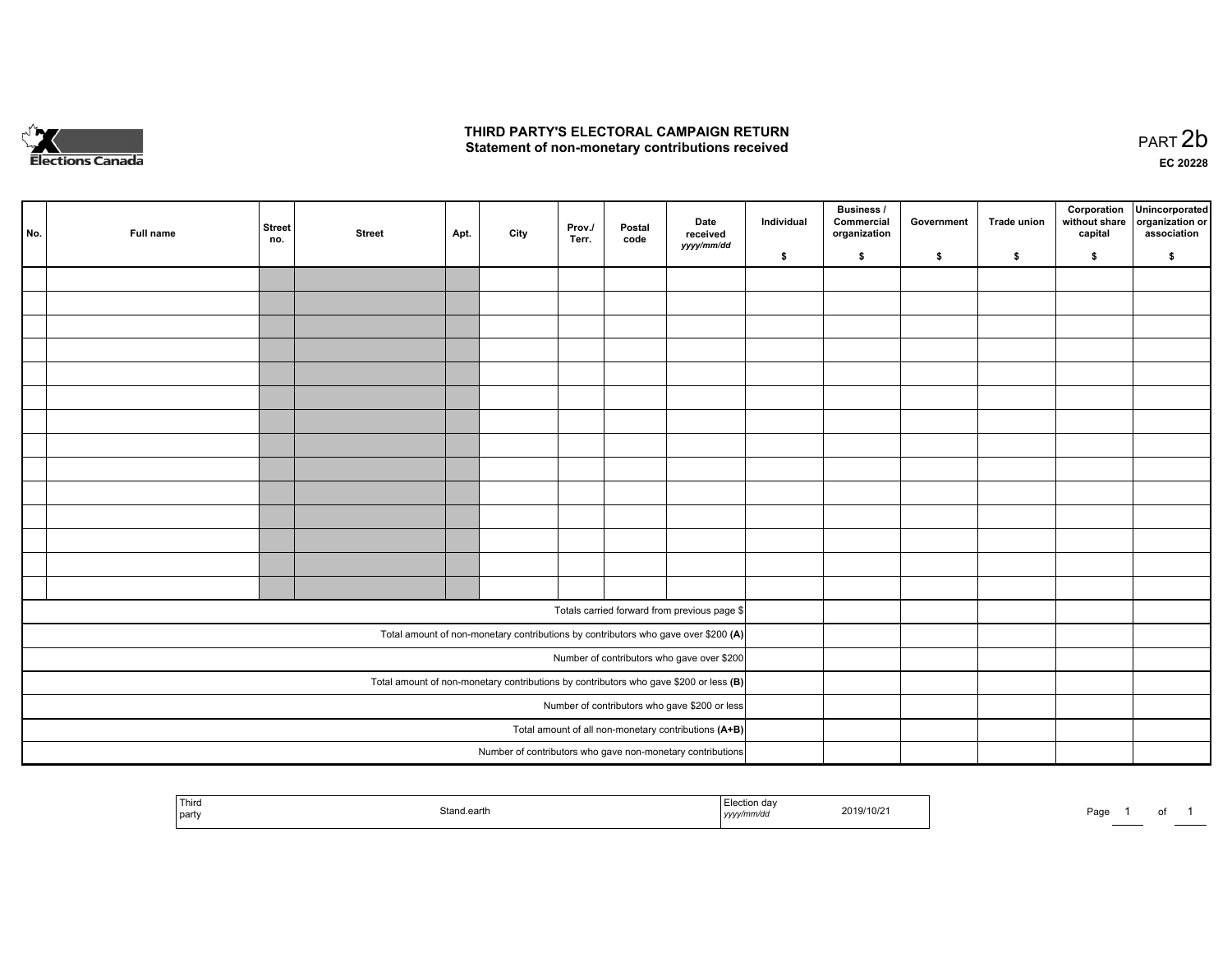

## **THIRD PARTY'S ELECTORAL CAMPAIGN RETURN STATE:** PRACT OF OPPRESS TO PART 2C STATE STATE STATE STATE STATE STATE STATE STATE STATE STATE STATE STATE STA<br>PART 2C Statement of operating loans received

**EC 20228**

|                                              | No. | Full name | <b>Street</b> | <b>Street</b> | Apt. | City | Prov./<br>Terr. | Postal | Date<br>received                                                  | Individual | <b>Business /</b><br>Commercial<br>organization | Government | Trade union | Corporation<br>capital | Unincorporated<br>without share   organization or<br>association |
|----------------------------------------------|-----|-----------|---------------|---------------|------|------|-----------------|--------|-------------------------------------------------------------------|------------|-------------------------------------------------|------------|-------------|------------------------|------------------------------------------------------------------|
|                                              |     |           | no.           |               |      |      |                 | code   | yyyy/mm/dd                                                        | \$         | \$                                              | \$         | \$          | \$                     | \$                                                               |
|                                              |     |           |               |               |      |      |                 |        |                                                                   |            |                                                 |            |             |                        |                                                                  |
|                                              |     |           |               |               |      |      |                 |        |                                                                   |            |                                                 |            |             |                        |                                                                  |
|                                              |     |           |               |               |      |      |                 |        |                                                                   |            |                                                 |            |             |                        |                                                                  |
|                                              |     |           |               |               |      |      |                 |        |                                                                   |            |                                                 |            |             |                        |                                                                  |
|                                              |     |           |               |               |      |      |                 |        |                                                                   |            |                                                 |            |             |                        |                                                                  |
|                                              |     |           |               |               |      |      |                 |        |                                                                   |            |                                                 |            |             |                        |                                                                  |
|                                              |     |           |               |               |      |      |                 |        |                                                                   |            |                                                 |            |             |                        |                                                                  |
|                                              |     |           |               |               |      |      |                 |        |                                                                   |            |                                                 |            |             |                        |                                                                  |
|                                              |     |           |               |               |      |      |                 |        |                                                                   |            |                                                 |            |             |                        |                                                                  |
|                                              |     |           |               |               |      |      |                 |        |                                                                   |            |                                                 |            |             |                        |                                                                  |
|                                              |     |           |               |               |      |      |                 |        |                                                                   |            |                                                 |            |             |                        |                                                                  |
|                                              |     |           |               |               |      |      |                 |        |                                                                   |            |                                                 |            |             |                        |                                                                  |
|                                              |     |           |               |               |      |      |                 |        |                                                                   |            |                                                 |            |             |                        |                                                                  |
|                                              |     |           |               |               |      |      |                 |        |                                                                   |            |                                                 |            |             |                        |                                                                  |
|                                              |     |           |               |               |      |      |                 |        | Totals carried forward from previous page \$                      |            |                                                 |            |             |                        |                                                                  |
|                                              |     |           |               |               |      |      |                 |        | Total amount of loans by lenders who provided over \$200 (A)      |            |                                                 |            |             |                        |                                                                  |
|                                              |     |           |               |               |      |      |                 |        | Number of lenders who provided over \$200                         |            |                                                 |            |             |                        |                                                                  |
|                                              |     |           |               |               |      |      |                 |        | Total amount of loans by lenders who provided \$200 or less $(B)$ |            |                                                 |            |             |                        |                                                                  |
| Number of lenders who provided \$200 or less |     |           |               |               |      |      |                 |        |                                                                   |            |                                                 |            |             |                        |                                                                  |
|                                              |     |           |               |               |      |      |                 |        | Total amount of all loans (A+B)                                   |            |                                                 |            |             |                        |                                                                  |
|                                              |     |           |               |               |      |      |                 |        | Number of all lenders who provided loans                          |            |                                                 |            |             |                        |                                                                  |

| the company's con-<br>Third<br>  party | 74ar<br>eann | ∃U/Z.<br>. | Page |
|----------------------------------------|--------------|------------|------|
|----------------------------------------|--------------|------------|------|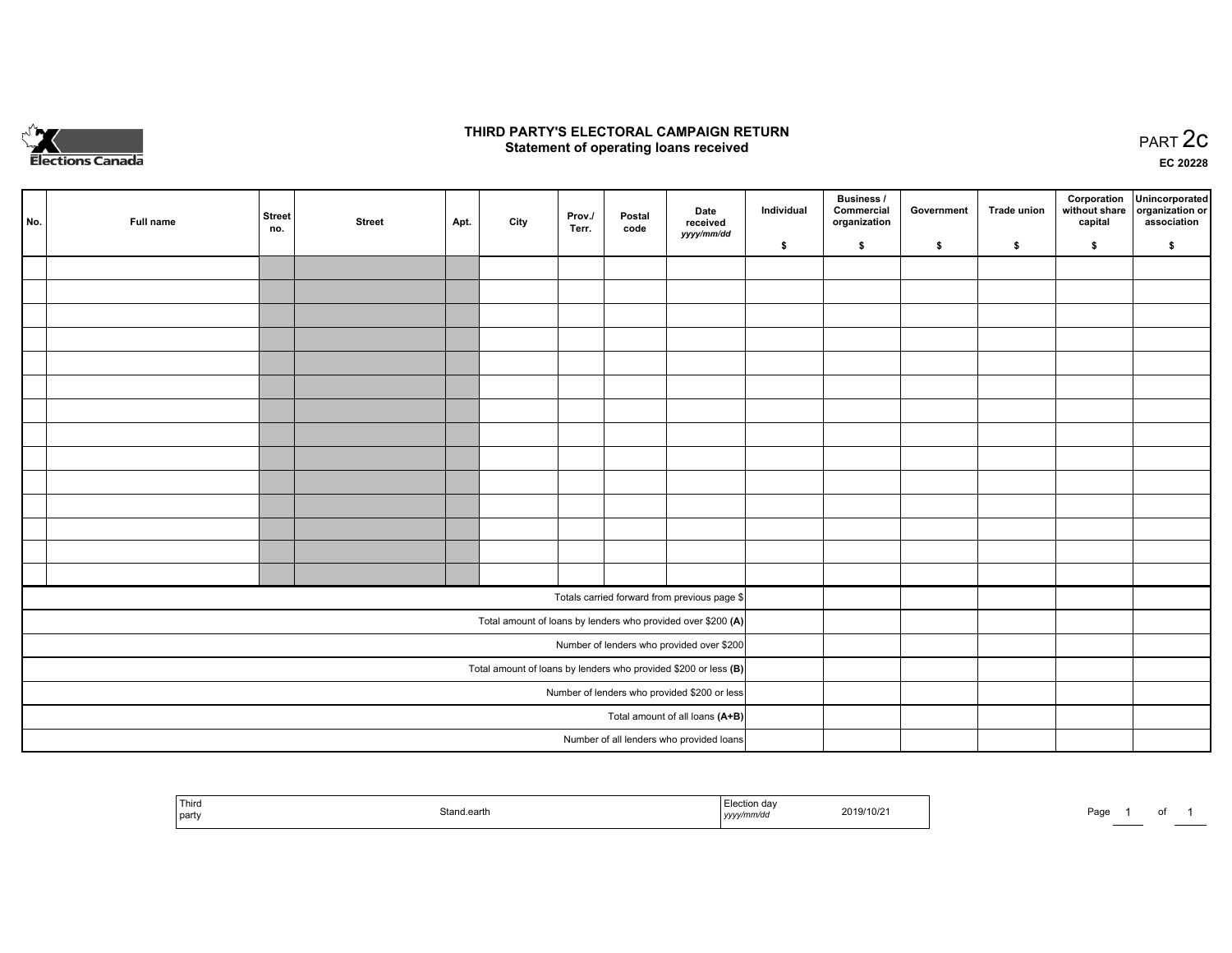# **Elections Canada**

# **THIRD PARTY'S ELECTORAL CAMPAIGN RETURN Summary of inflows**

| PART <sub>2d</sub> |  |
|--------------------|--|
| EC 20228           |  |

| No.          | Type of contributor / lender                 | <b>Monetary</b><br>contributions<br>(Part 2a) | Non-monetary<br>contributions<br>(Part 2b) | Loans<br>(Part 2c) | <b>Total</b> | Number of<br>contributors and<br>lenders |
|--------------|----------------------------------------------|-----------------------------------------------|--------------------------------------------|--------------------|--------------|------------------------------------------|
|              |                                              | \$                                            | \$                                         | \$                 | \$           |                                          |
| 1.           | Individuals                                  | 7,255.00                                      |                                            |                    | 7,255.00     | 232                                      |
| 2.           | Businesses / Commercial organizations        |                                               |                                            |                    |              |                                          |
| 3.           | Governments                                  |                                               |                                            |                    |              |                                          |
| 4.           | Trade unions                                 |                                               |                                            |                    |              |                                          |
| 5.           | Corporations without share capital           |                                               |                                            |                    |              |                                          |
| 6.           | Unincorporated organizations or associations |                                               |                                            |                    |              |                                          |
| 7.           | Total (items 1 to 6)                         | 7,255.00                                      |                                            |                    | 7,255.00     | 232                                      |
| <b>Total</b> |                                              |                                               |                                            |                    |              |                                          |
| 8.           | Amount of third party's resources used       |                                               |                                            |                    |              |                                          |
| 9.           | Grand total (items 7 and 8)                  |                                               |                                            |                    | 7,255.00     | 232                                      |

| Third<br>party | Stand.earth | Election day<br>$\cdots$<br>yyy/mm/dd<br>,,, | 2019/10/21 |
|----------------|-------------|----------------------------------------------|------------|
|----------------|-------------|----------------------------------------------|------------|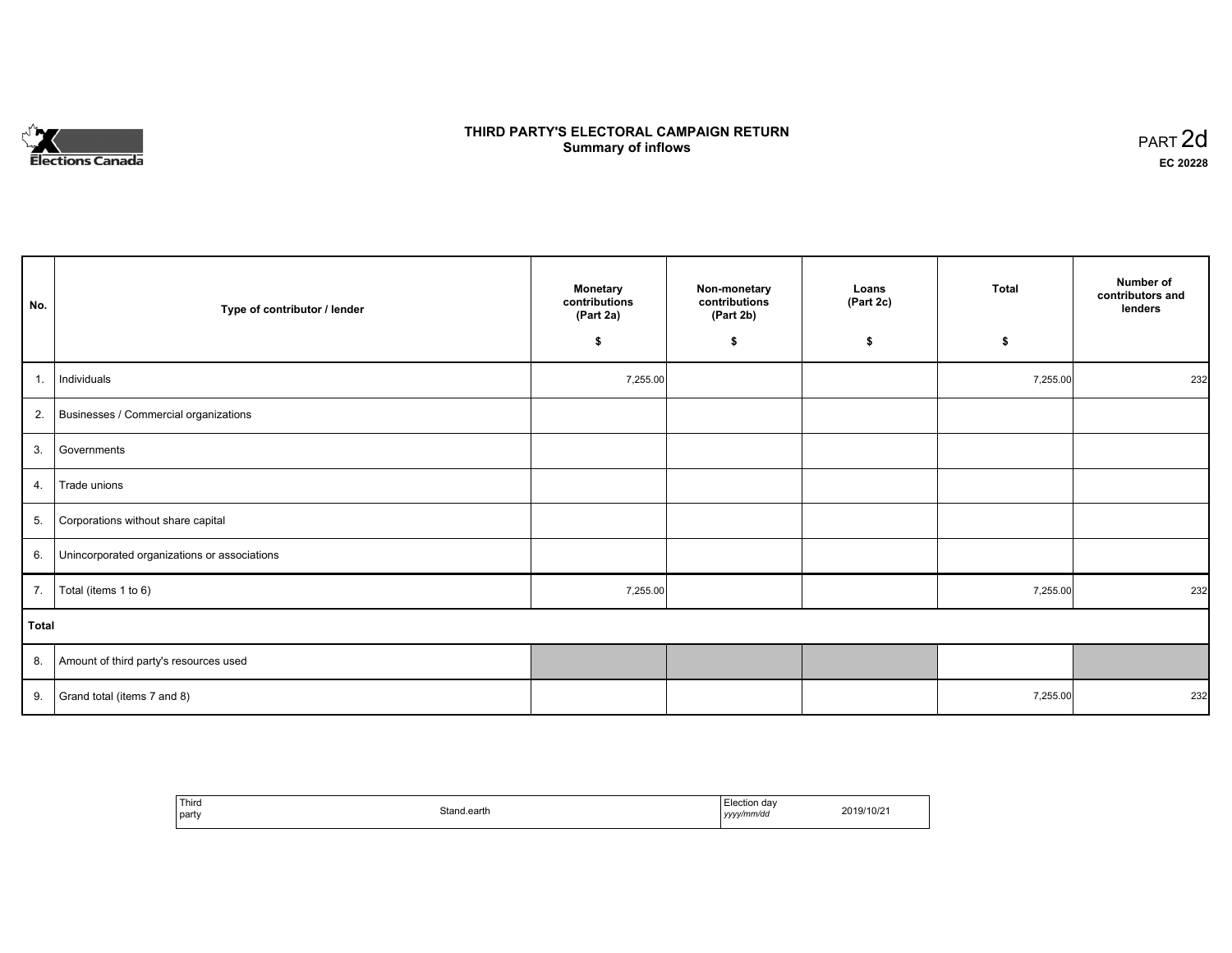

# **THIRD PARTY'S ELECTORAL CAMPAIGN RETURN Statement of expenses incurred for regulated activities that take place during the pre-election period**  *(Only applicable to a fixed-date general election)*

For a list of expense types, expense categories and expense subcategories, refer to Annex II in the Instructions.

| No.      | Date<br>incurred<br>yyyy/mm/dd | ED Code<br>(if applicable) | Supplier | <b>Expense type</b> | <b>Expense</b><br>category | Expense<br>subcategory | Starting date<br>of activity,<br>advertisement<br>advertisement<br>dvertisement<br>or survey<br>yyyy/mm/dd | or survey<br>yyyy/mm/dd | Place of activity or<br>advertisement        | <b>Expense amount</b><br>\$ |
|----------|--------------------------------|----------------------------|----------|---------------------|----------------------------|------------------------|------------------------------------------------------------------------------------------------------------|-------------------------|----------------------------------------------|-----------------------------|
|          |                                |                            |          |                     |                            |                        |                                                                                                            |                         |                                              |                             |
|          |                                |                            |          |                     |                            |                        |                                                                                                            |                         |                                              |                             |
|          |                                |                            |          |                     |                            |                        |                                                                                                            |                         |                                              |                             |
|          |                                |                            |          |                     |                            |                        |                                                                                                            |                         |                                              |                             |
|          |                                |                            |          |                     |                            |                        |                                                                                                            |                         |                                              |                             |
|          |                                |                            |          |                     |                            |                        |                                                                                                            |                         |                                              |                             |
|          |                                |                            |          |                     |                            |                        |                                                                                                            |                         |                                              |                             |
|          |                                |                            |          |                     |                            |                        |                                                                                                            |                         |                                              |                             |
|          |                                |                            |          |                     |                            |                        |                                                                                                            |                         |                                              |                             |
|          |                                |                            |          |                     |                            |                        |                                                                                                            |                         |                                              |                             |
|          |                                |                            |          |                     |                            |                        |                                                                                                            |                         |                                              |                             |
|          |                                |                            |          |                     |                            |                        |                                                                                                            |                         |                                              |                             |
|          |                                |                            |          |                     |                            |                        |                                                                                                            |                         |                                              |                             |
|          |                                |                            |          |                     |                            |                        |                                                                                                            |                         |                                              |                             |
|          |                                |                            |          |                     |                            |                        |                                                                                                            |                         |                                              |                             |
|          |                                |                            |          |                     |                            |                        |                                                                                                            |                         |                                              |                             |
|          |                                |                            |          |                     |                            |                        |                                                                                                            |                         |                                              |                             |
|          |                                |                            |          |                     |                            |                        |                                                                                                            |                         | Totals carried forward from previous page \$ |                             |
| Total \$ |                                |                            |          |                     |                            |                        |                                                                                                            |                         |                                              |                             |

| Third<br><b>STATISTICS</b><br>  party | itand earth | ⊧iection dav<br>2019/10/2<br>.<br>yyyymm/ac | Door<br>ʻay<br>. . |
|---------------------------------------|-------------|---------------------------------------------|--------------------|
|---------------------------------------|-------------|---------------------------------------------|--------------------|

PART 3a **EC 20228**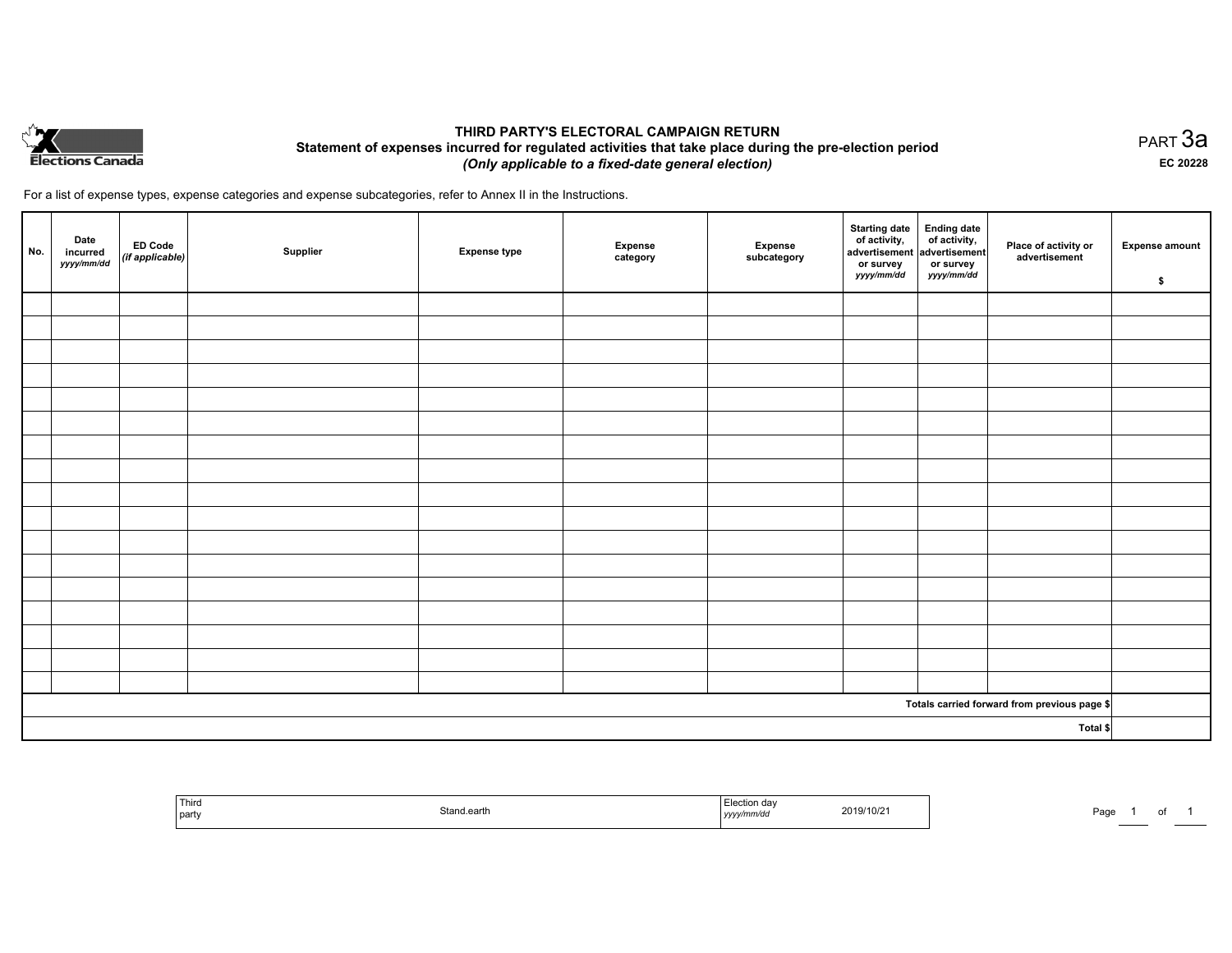

# **THIRD PARTY'S ELECTORAL CAMPAIGN RETURN Statement of expenses incurred for regulated activities that take place during the election period**<br>PART  $3\mathsf{b}$

**EC 20228**

Page 1 of

For a list of expense types, expense categories and expense subcategories, refer to Annex II in the Instructions.

| No.                                          | Date<br>incurred<br>yyyy/mm/dd | <b>ED Code</b><br>(if applicable) | Supplier               | <b>Expense type</b>  | Expense<br>category | <b>Expense</b><br>subcategory | <b>Starting date</b><br>of activity,<br>advertisement<br>or survey | <b>Ending date</b><br>of activity,<br>advertisement<br>or survey | Place of activity or<br>advertisement | <b>Expense amount</b> |
|----------------------------------------------|--------------------------------|-----------------------------------|------------------------|----------------------|---------------------|-------------------------------|--------------------------------------------------------------------|------------------------------------------------------------------|---------------------------------------|-----------------------|
|                                              |                                |                                   |                        |                      |                     |                               | yyyy/mm/dd                                                         | yyyy/mm/dd                                                       |                                       | \$                    |
|                                              | 2019/10/17                     |                                   | Jeff Gailus Consulting | Election advertising | Advertising         | Design & development          |                                                                    |                                                                  |                                       | 1,826.71              |
| $\overline{2}$                               | 2019/10/15                     |                                   | Erika Rathje Design    | Election advertising | Advertising         | Design & development          |                                                                    |                                                                  |                                       | 1,716.28              |
| 3                                            | 2019/10/05                     |                                   | Facebook               | Election advertising | Advertising         | Content boosting              | 2019/09/30                                                         | 2019/10/20                                                       | National                              | 733.30                |
| $\overline{4}$                               | 2019/10/10                     |                                   | Facebook               | Election advertising | Advertising         | Content boosting              | 2019/09/30                                                         | 2019/10/20                                                       | National                              | 667.59                |
| 5                                            | 2019/10/16                     |                                   | Facebook               | Election advertising | Advertising         | Content boosting              | 2019/09/30                                                         | 2019/10/20                                                       | National                              | 956.02                |
| 6                                            | 2019/10/24                     |                                   | Facebook               | Election advertising | Advertising         | Content boosting              | 2019/10/30                                                         | 2019/10/20                                                       | National                              | 100.44                |
| $\overline{7}$                               | 2019/10/20                     |                                   | Facebook               | Election advertising | Advertising         | Content boosting              | 2019/09/30                                                         | 2019/10/20                                                       | National                              | 1,031.72              |
|                                              |                                |                                   |                        |                      |                     |                               |                                                                    |                                                                  |                                       |                       |
|                                              |                                |                                   |                        |                      |                     |                               |                                                                    |                                                                  |                                       |                       |
|                                              |                                |                                   |                        |                      |                     |                               |                                                                    |                                                                  |                                       |                       |
|                                              |                                |                                   |                        |                      |                     |                               |                                                                    |                                                                  |                                       |                       |
|                                              |                                |                                   |                        |                      |                     |                               |                                                                    |                                                                  |                                       |                       |
|                                              |                                |                                   |                        |                      |                     |                               |                                                                    |                                                                  |                                       |                       |
|                                              |                                |                                   |                        |                      |                     |                               |                                                                    |                                                                  |                                       |                       |
|                                              |                                |                                   |                        |                      |                     |                               |                                                                    |                                                                  |                                       |                       |
|                                              |                                |                                   |                        |                      |                     |                               |                                                                    |                                                                  |                                       |                       |
|                                              |                                |                                   |                        |                      |                     |                               |                                                                    |                                                                  |                                       |                       |
| Totals carried forward from previous page \$ |                                |                                   |                        |                      |                     |                               |                                                                    |                                                                  |                                       |                       |
| Total \$                                     |                                |                                   |                        |                      |                     |                               | 7,032.06                                                           |                                                                  |                                       |                       |

| <sup>1</sup> Third<br>i Election dav<br>2019/10/21<br>Stand.earth<br>$\cdots$<br>  party<br>yyyy/mm/dd<br>. |
|-------------------------------------------------------------------------------------------------------------|
|-------------------------------------------------------------------------------------------------------------|